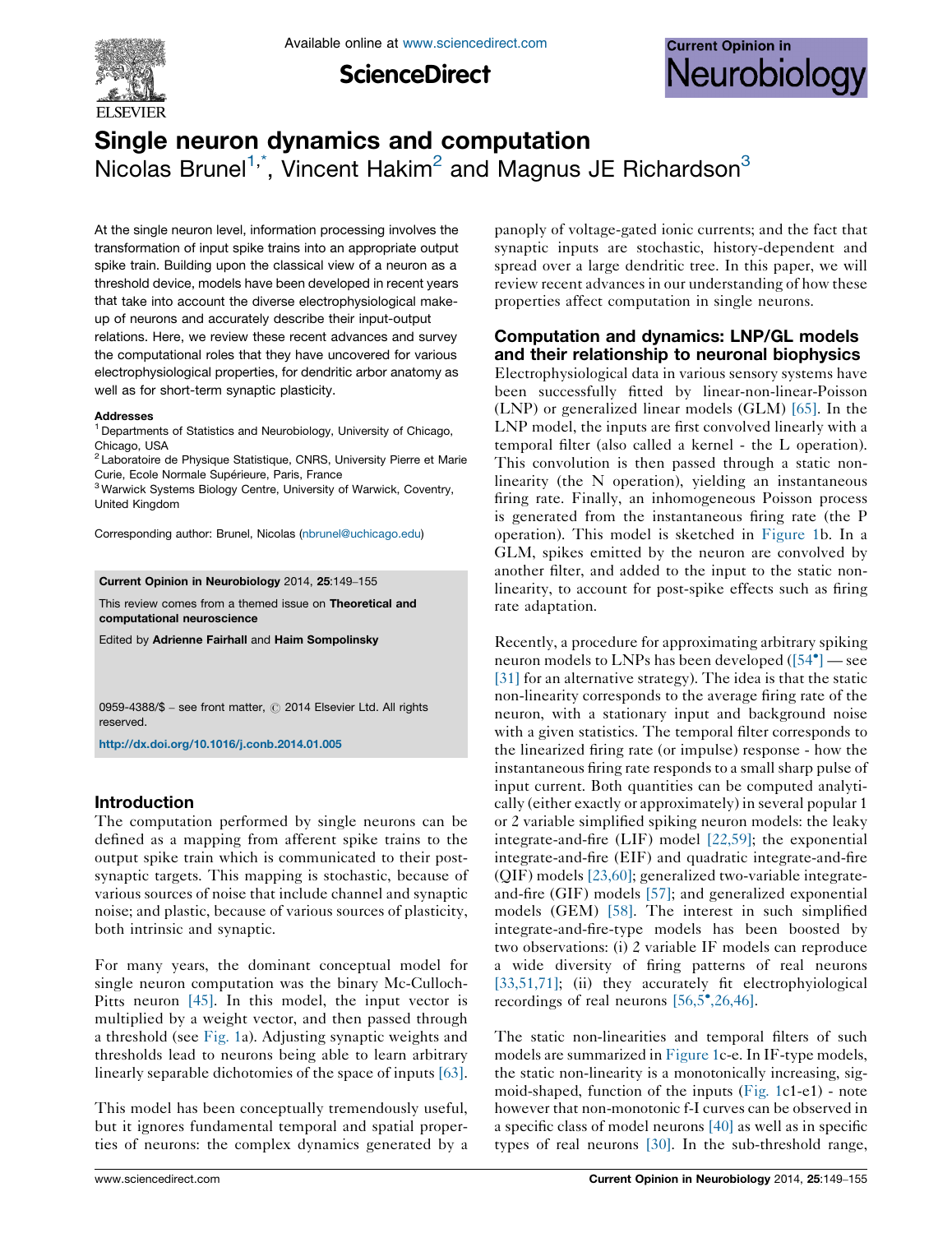



Computational properties of single-compartment neurons. a. The classic McCulloch-Pitts neuron performs a weighted sum of its synaptic inputs (each input i is multiplied by a synaptic weight w<sub>i</sub>), and then a thresholding operation. b. The LNP neuron replaces the threshold by the LNP cascade: (L) convolution with a temporal filter  $K(t)$ , (N) application of a static non-linearity  $\Phi$ , (P) generation of a Poisson process, with an instantaneous firing rate given by  $\Phi$ (K· input). c-d. Static non-linearities and temporal filters of selected simplified spiking neuron models. c: Leaky integrate-and-fire neuron (LIF). d: Exponential integrate-and-fire neuron (EIF). e: Generalized exponential model (GEM). In this series of panels, the first column shows the static non-linearity, for two different levels of noise (black, 1mV; green, 10mV). Circles indicate the points at which the temporal filters are computed in the other columns. The second and third columns show the amplitude and phase of the temporal filter in the Fourier domain (color indicates level of noise as in first column; full lines, firing rate of 3Hz; dashed line, firing rate of 30Hz). The fourth column shows the temporal filter (or impulse response) for the same parameters as in the 2nd and 3rd columns.

<span id="page-1-0"></span>where firing is induced by fluctuations around the mean inputs, the gain of the transfer function strongly depends on the amplitude of the noise. The temporal filter also strongly depends on the noise ([Fig.](#page-1-0) 1c2-e4). For strong noise, neurons fire in a highly irregular fashion. In this regime, one-variable IF-type models behave as low-pass filters, with a cut-off frequency that depends on membrane

time constant, background firing rate, and spike generation dynamics [\(Fig.](#page-1-0) 1c2, c3, d2, d3). Two-variable models in which the second variable represents the dynamics of ionic currents providing negative feedback on the membrane potential (IH, IKs, etc) behave as band-pass filters, in a frequency range determined by the time scales of these intrinsic currents ([Fig.](#page-1-0) 1e2, e3). For low noise, neurons are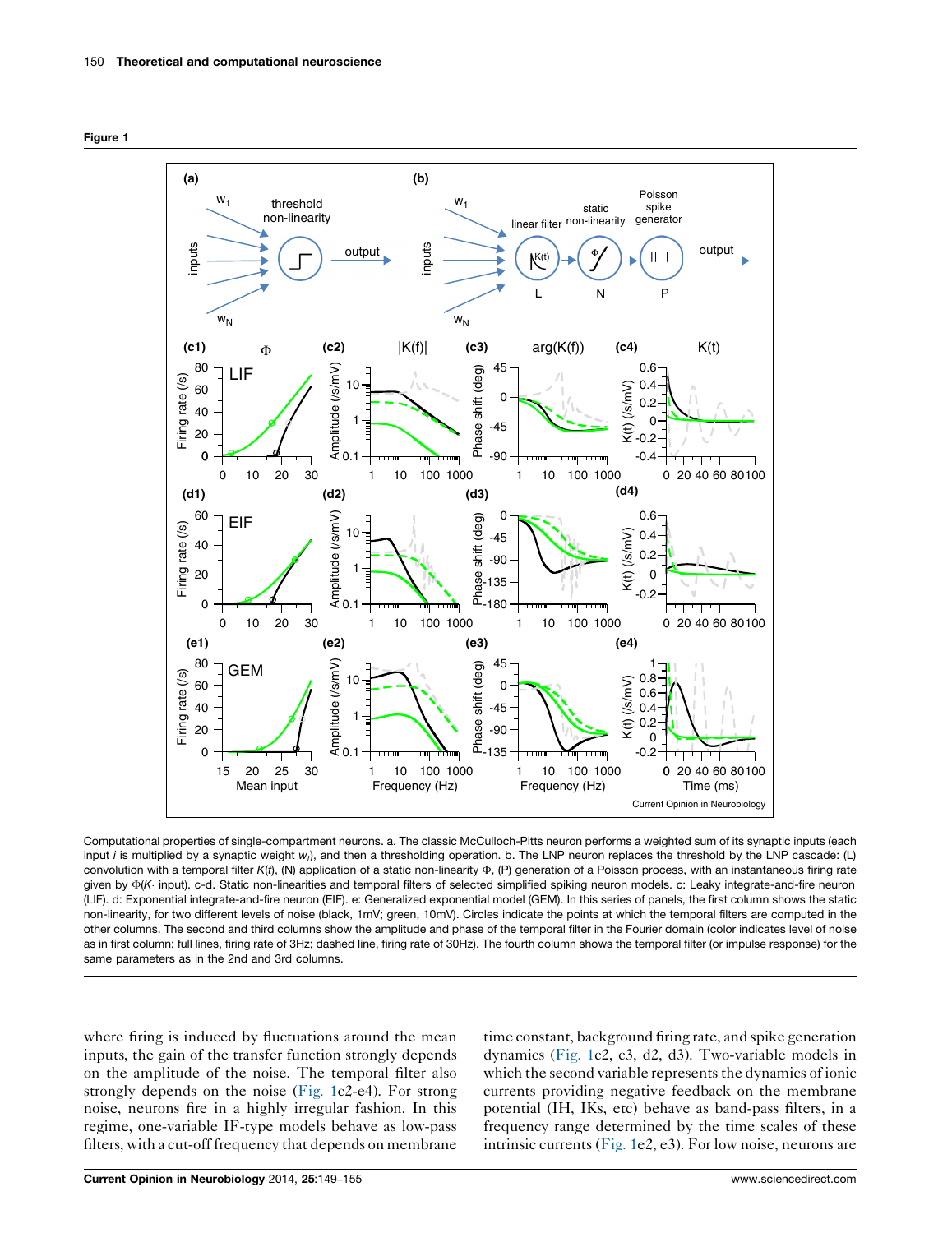close to oscillators, and consequently temporal filters develop strong resonances at integer multiples of their firing frequency ([Fig.](#page-1-0) 1c2-e3). The experimentally measured temporal filters of cortical neurons [\[35,7,70](#page-5-0)<sup>°</sup>[\]](#page-5-0) are roughly in agreement with this picture, but have an unexpectedly high cut-off frequency, consistent with very sharp action potential generation in cortical neurons [\[52\].](#page-6-0)

Neurons can therefore perform different types of computations, depending on the expression of ionic channels and the levels of background noise. The operation they perform can vary from leaky integration (in the absence of strong negative feedback) to differentiation (with strong negative feedback, e.g. firing rate adaptation) or even fractional differentiation in the presence of multiple time scales of adaptation [\[41\].](#page-5-0) Close to perfect integration can be realized by positive feedback due to calcium-activated non selective ICAN currents, explaining persistent activity seen in entorhinal cortex [\[20,24\].](#page-5-0) An inverted integration (hyperpolarization-activated graded persistent activity) can be induced by adding a calcium modulation of H currents [\[73\]](#page-6-0). Single neuron bistability can occur thanks to the non-linear voltage dependence of NMDA channels [\[38\]](#page-5-0), and/or Kir channels [\[64\].](#page-6-0)

Before concluding this brief tour of the potential computational properties of single-compartment neurons, it is worth emphasizing that both linear filter and static transfer functions can be modified, by changing the expression of specific channels (intrinsic plasticity, see e.g. [\[18\]](#page-5-0)) and/ or the amplitude of noise, through non-specific inputs (leading to 'gain modulation', see e.g. [\[16,32\]\)](#page-5-0). In particular, they could be modified so that the neuron optimizes the information that it conveys about its inputs [\[69,11,46\].](#page-6-0)

## Impact of dendritic non-linearities on computation

Dendritic trees are highly complex structures allowing for computations that are richer than mere linear summation [\[39,9,67,42\]](#page-5-0). Qualitatively, four different types of behavior can arise at the level of local dendritic branches, shown schematically in [Figure](#page-3-0) 2:

- (i) Sub-linear summation due to passive cable properties of thin dendrites has been observed in cerebellar stellate cells  $[3<sup>•</sup>]$  $[3<sup>•</sup>]$ , which could allow these cells to be selective to sparse, rather than focused, presynaptic activity;
- (ii) Linear summation of inputs has been observed both in hippocampal pyramidal neurons [\[14\]](#page-5-0) and cerebellar Purkinje cells [\[13\].](#page-5-0) An approximately linear summation could be due to a compensation between passive cable properties and active conductances in dendrites [\[14\];](#page-5-0)
- (iii) Supra-linear, monostable behavior could arise due to active conductances in dendrites, triggered by

NMDA receptors, calcium channels or sodium channels leading to dendritic spikes  $[36^\bullet, 42, 68^\bullet]$  $[36^\bullet, 42, 68^\bullet]$ . Thanks to these active conductances, neurons become more similar to multi-layer perceptrons: each dendritic branch functions as a first dendritic non-linearity (due to NMDA channels); their outputs are then summed and fed to the soma (see [Figure](#page-3-0) 2b). Another non-linear unit could be realized by the apical tuft  $[36^{\circ}]$  $[36^{\circ}]$ . Non-linear interactions between apical and basal regions of the dendritic tree of cortical pyramidal cells could serve as a mechanism for cortical associations  $[36^{\circ}]$  $[36^{\circ}]$  $[36^{\circ}]$ .

(iv) Bistable behavior of dendritic compartments can be realized by various positive feedback mechanisms. L-type calcium channels in a dendritic compartment of a motoneuron model have been shown to lead to bistability [\[6\].](#page-4-0) NMDA currents can also lead to bistability, as shown in single compartment models. Multiple bistable dendritic compartments can lead to robust multistable behavior in single neurons [\[27\].](#page-5-0)

Current theoretical descriptions of spatially extended neurons are similar to the Mc-Culloch Pitts neuron, with added 'hidden units' (corresponding to each functional dendritic non-linear compartment - see several variants in [Figure](#page-3-0) 2b). Single neurons therefore become similar to multi-layer perceptrons. These descriptions however typically ignore the temporal dimension, which suggests an extension of the conceptual framework to consider spatially extended neurons as trees of LN units, followed by a spike generation process at the soma or axonal initial segment (a 'LNLNP' model, see [Figure](#page-3-0) 2c).

From the computational point of view, it is worth mentioning that spatially extended neurons with both sublinear  $[15<sup>•</sup>]$  $[15<sup>•</sup>]$  $[15<sup>•</sup>]$  and supra-linear  $[55]$  dendrites can compute linearly non-separable functions, unlike the simple perceptron. Dendrites can therefore greatly enhance the computational power of neurons. Many types of computations relying on the spatial structure of dendrites have been described, such as discrimination of input sequences [\[8](#page-5-0)<sup>°</sup>[\],](#page-5-0) generation of direction selectivity [\[75\],](#page-6-0) and detection of looming stimuli [\[21\].](#page-5-0) We also note that there have been significant recent advances in mathematical methods to reduce spatially extended neurons to reduced models that preserve the spatial specificity of inputs [\[28\]](#page-5-0).

# Synaptic computation and filtering

The dynamics of synaptic transmission lead to a form of pre-post cell-class specific short-term plasticity that shapes amplitudes of successive post-synaptic potentials (PSPs). This history dependence of the synaptic response ([Fig.](#page-3-0) 3) can be characterised as exhibiting either: depression in which the successive synaptic amplitudes decrease due to depletion of presynaptic resources such as neurotransmitter vesicles that take a finite time - of the order of 100s of milliseconds - to replace; or *facilitation* in which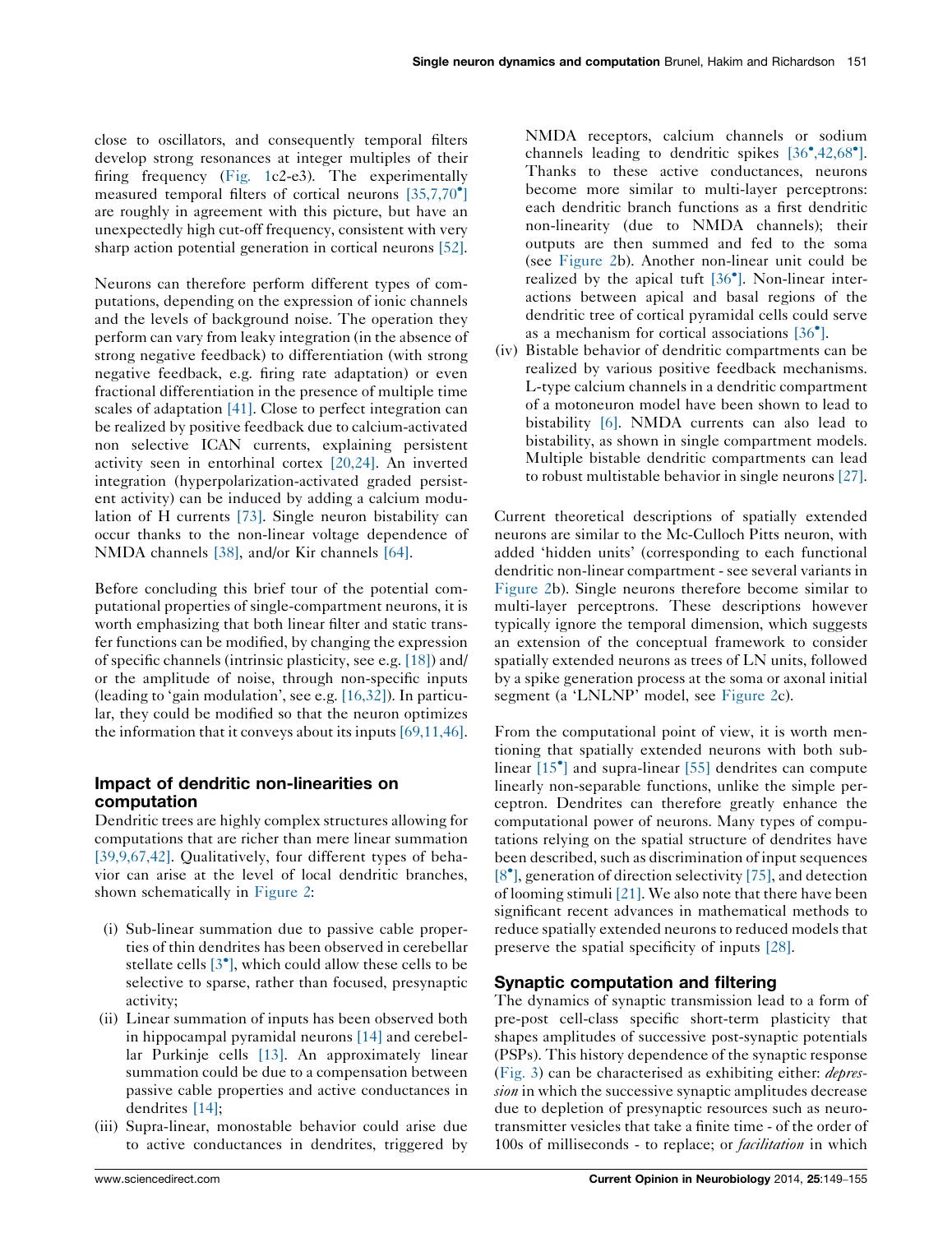



Computations by spatially extended neurons. a: Dendritic input/output transformations: sublinear (black), linear (brown), supralinear (red), bistable (orange). b: Dendritic static multi-layer perceptron model. Each dendritic branch is modelled as a threshold non-linear device. c: Dynamic multi-layer model (tree of LNPs, or LNLNP model).

Figure 3



<span id="page-3-0"></span>Filtering of afferents by synaptic dynamics. (a) Neocortical layer-5 pyramidal-cell depressing response to a presynaptic pyramidal cell (PC) spike train and (b) Martinotti-interneuron (MI) facilitating response to a presynaptic PC spike train. Experimental data (black; Silberberg et al, 2004) are compared with a model (green and red) of synaptic dynamics (Tsodyks et al, 1997). Insets show amplitudes of successive EPSPs. (c) Simultaneous intracellular voltage recordings (Silberberg et al, 2004) of a PC and MI during a population burst in the PC population. Both cells have been hyperpolarised to prevent postsynaptic firing and so reveal the waveforms of the filtered synaptic drive. Note that the different shortterm plasticity results in a signficant delay between the peak responses. (d) This subthreshold response can be captured by models of the synaptic dynamics (Richardson et al, 2005) and predict that, in the presence of a threshold, the MI population will fire with a relative delay to the PC poplation (e-f).

the amplitudes increase over a period of 10s of milliseconds due to accumulation of the calcium required to trigger vesicle release in the presynaptic terminal [\[1\].](#page-4-0) Though connections are typically classified as depressing or facilitating, they may exhibit a mixture of both depending on the frequency content of the presynaptic actionpotential train.

These dynamics have been sucessfully modelled by an extension of the  $[19]$  binomial model, featuring *n* contacts, synaptic efficacy  $q$ , probability of release  $p$  to include time constants of recovery from depression  $\tau_D$ and facilitation  $\tau_F[72,2]$  $\tau_F[72,2]$  allowing for the parameterization of a broad range of dynamics [\[10\]](#page-5-0) between different pairs of cell classes. A number of elaborations of the basic model have been proposed to capture further experimental features such as activity-dependent restock rates [\[25\],](#page-5-0) refractoriness of presynaptic release sites [\[53\]](#page-6-0), and vesicle pool dynamics [\[44\];](#page-5-0) see [\[29\]](#page-5-0) for a recent review of extended models.

Because synaptic dynamics are specific to pre and postsynaptic cell pairs it allows differential signalling via the same axon [\[43\]](#page-5-0) as a presynaptic cell can make depressing and facilitating synaptic contacts onto different postsynaptic classes. Response to synchronous bursts of activity in the neocortical layer-5 pyramidal-cell network can produce peaks of activity that are separated by 100s of milliseconds in their postysnaptic targets [\[66,61\]](#page-6-0) due to the decreasing or increasing response of depressing or facilitating synapses, respectively.

Synaptic filtering has been assigned many computational roles. Depression provides gain-control; during a steady, high presynaptic rate  $r$  the fraction of vesicles available for release is depleted and the charge delivered scales as 1/r and so the mean synaptic current, which is charge times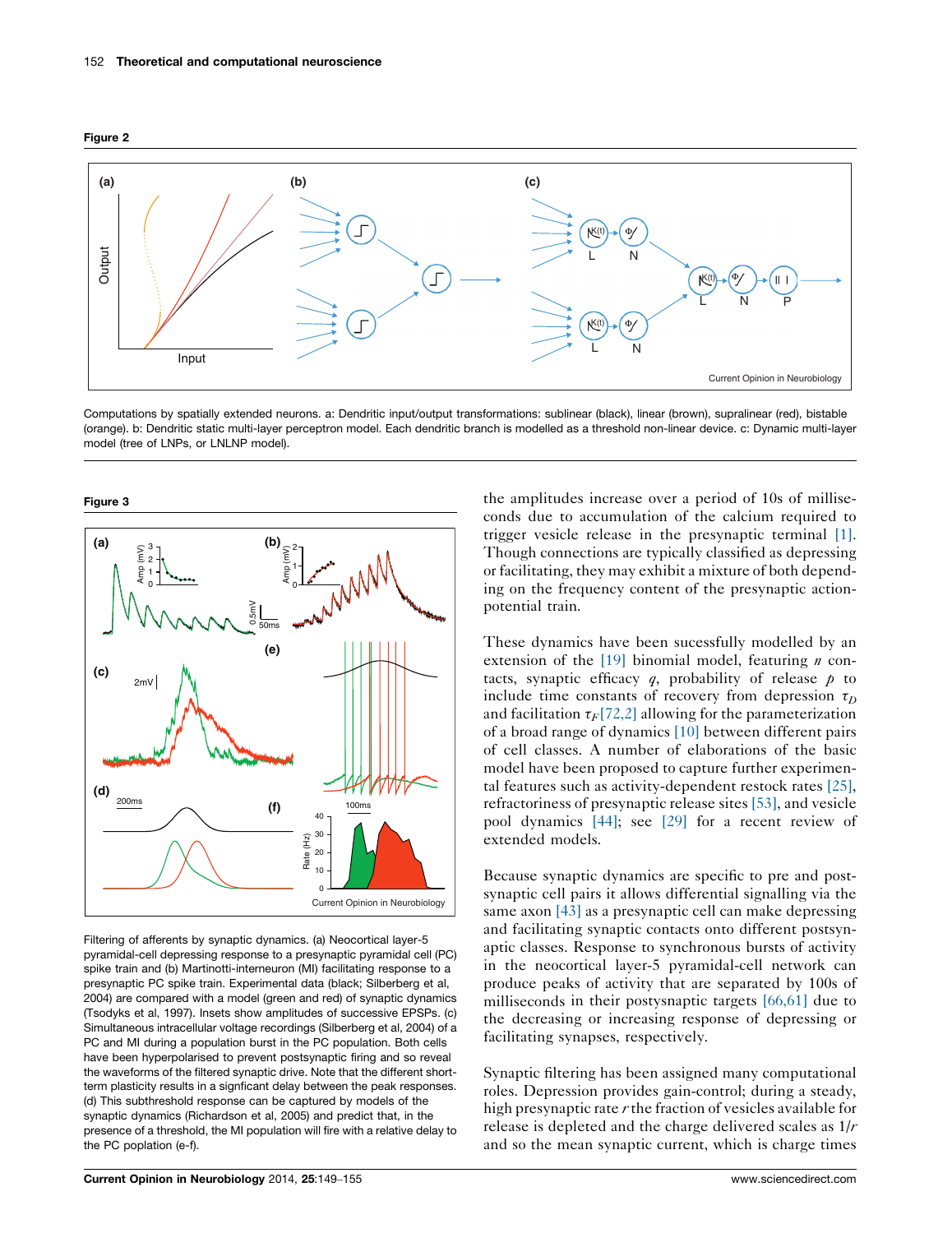rate, loses its dependency on the presynaptic rate. This saturation [\[72,2\]](#page-6-0) has the effect of equalising responsiveness to afferent drive over a range of rates. The synapses nevertheless respond strongly to transient changes: a rate change  $\Delta_r$  will result in a transient synaptic current of strength  $\Delta_r/r$ . Synaptic depression therefore acts as a differentiator, responding to temporal changes in afferent drive and has been linked [\[2\]](#page-4-0) to Weber's psychophysical law relating stimulus discrimination to the inverse of its intensity. The combined negative and positive feedback from depression and facilitation can also lead to a resonant effect, with the postsynaptic neuron responding preferentially to presynaptic bursts [\[34\]](#page-5-0). Later analyses have focussed on the effects of fluctuations at synapses. The stochasticity of the neurotransmitter-release process can recover the post-synaptic sensitivity to high-rate afferents [\[17\]](#page-5-0) if the mean synaptic current saturates below the spike threshold. Both depression and facilitation have also been shown to provide a broadband filtering (frequency independence) of modulated Poissonian afferent drive, when the post-synaptic rate is high [\[37](#page-5-0)<sup>\*</sup>[\].](#page-5-0) Together with a recent study [\[62\]](#page-6-0), these analyses have highlighted the significant role that short-term plasticity has in shaping the transfer of information through neuronal populations.

As the present survey shows, recent years have witnessed many advances in our understanding of the computational properties of single neurons. The analysis of neuron dynamics in a single compartment description has reached a rather mature stage. It provides a satisfactory account of different electrophysiological properties and of their contribution to the information processing of single neurons in the CNS in vivo when numerous and strongly fluctuating inputs are received in each integration time window. This is also the case for short-term synaptic plasticity with the qualification that it remains to be seen how the recent advances, mainly gained by the study of the singularly large Calyx of Held, apply to diverse synapses in the CNS. Very promising results have also been recently obtained on the potential contributions of dendrite dynamics and architecture to various computational tasks. These come mostly from experiments performed *in vitro*. The intense synaptic bombardment that is present *in vivo* could drastically change the picture, since it could potentially linearize the dynamics of per-turbations around this background activity [\[4\].](#page-4-0) Recent *in* vivo studies have however demonstrated the presence and functional relevance of dendritic spikes in  $vivo[74^\bullet,68^\bullet]$  $vivo[74^\bullet,68^\bullet]$  $vivo[74^\bullet,68^\bullet]$  $vivo[74^\bullet,68^\bullet]$  $vivo[74^\bullet,68^\bullet]$ . A potentially promising direction would be to extend the analytical methods that have been used successfully to analyze the stochastic dynamics of point spiking neurons to spatially extended ones. This would certainly be helped by the development of simplified multi-compartment models that capture the essence of dendritic computations, perhaps along the lines that we have suggested above.

Another promising avenue for future research is to understand better the consequences of the rich computational properties of neurons and synapses at the network level. Theoretical studies have shown how steady states of network activity are determined by the neuronal transfer functions, as well as the statistics of synaptic strengths between the different populations connecting the network, while the dynamics is to a large extent determined by the neuronal and synaptic temporal filters. In particular, one expects the speed of the response of a network to be limited by the cutoff frequency of neuronal temporal filters, [\[70](#page-6-0)<sup>°</sup>[\]](#page-6-0). Neuronal and synaptic properties also determine the nature of synchronized oscillations that can appear at the network level [\[12\]](#page-5-0). Short term synaptic plasticity also gives rise to oscillatory behavior at the population level [\[47\]](#page-6-0) and can also be used to maintain information in short-term memory [\[50\].](#page-6-0) Finally, dendritic non-linearities have been shown recently to allow stable propagation of synchronous activity in random networks [\[49\]](#page-6-0) or generate high-frequency network oscillations [\[48\].](#page-6-0)

These theoretical developments, allied to the use of powerful experimental techniques, such as optogenetics and release of caged compounds, lead one to expect significant advances in the coming years in the understanding of the contribution of neuron-specific properties and anatomy to network dynamics and information processing.

## Acknowledgements

We thank Dr Gilad Silberberg for use of the data in [Figure](#page-3-0) 3.

## References

- 1. Abbott LF, Regehr WG: Synaptic [computation](http://refhub.elsevier.com/S0959-4388(14)00013-0/sbref0005). Nature 2004, 431[:796-803.](http://refhub.elsevier.com/S0959-4388(14)00013-0/sbref0005)
- 2. Abbott LF, Varela JA, Sen K, Nelson SB: Synaptic [depression](http://refhub.elsevier.com/S0959-4388(14)00013-0/sbref0010) and cortical gain control. Science 1997, 275[:220-224.](http://refhub.elsevier.com/S0959-4388(14)00013-0/sbref0010)
- 3. **.** [Abrahamsson](http://refhub.elsevier.com/S0959-4388(14)00013-0/sbref0015) T, Cathala L, Matsui K, Shigemoto R, Digregorio DA: Thin dendrites of cerebellar [interneurons](http://refhub.elsevier.com/S0959-4388(14)00013-0/sbref0015) confer sublinear synaptic [integration](http://refhub.elsevier.com/S0959-4388(14)00013-0/sbref0015) and a gradient of short-term plasticity. Neuron 2012, 73[:1159-1172.](http://refhub.elsevier.com/S0959-4388(14)00013-0/sbref0015)

This systematic analysis of integration properties of the dendritic trees of cerebellar stellate cells demonstrates sublinear summation and shows a possible functional role of sublinearity - biasing output towards sparse presynaptic patterns

- 4. Amit DJ, Tsodyks MV: [Effective](http://refhub.elsevier.com/S0959-4388(14)00013-0/sbref0020) neurons and attractor neural networks in cortical [environment](http://refhub.elsevier.com/S0959-4388(14)00013-0/sbref0020). Network 1992, 3:121-137.
- 5. Badel L, Lefort S, Brette R, [Petersen](http://refhub.elsevier.com/S0959-4388(14)00013-0/sbref0025) CC, Gerstner W,
- $^{\bullet}$ [Richardson](http://refhub.elsevier.com/S0959-4388(14)00013-0/sbref0025) MJ: Dynamic I-V curves are reliable predictors of naturalistic [pyramidal-neuron](http://refhub.elsevier.com/S0959-4388(14)00013-0/sbref0025) voltage traces. J. Neurophysiol. 2008, 99[:656-666.](http://refhub.elsevier.com/S0959-4388(14)00013-0/sbref0025)

An efficient method is demonstrated for directly extracting reduced neuron models from experiment, in contrast to the common approach of least-square fitting to voltage timecourses. It is shown that the exponential integrate-and-fire model provides an accurate account of the subthreshold and spiking dynamics of both neocortical pyramidal cells and fast-spiking interneurons

<span id="page-4-0"></span>6. Booth V, Rinzel J: A minimal, [compartmental](http://refhub.elsevier.com/S0959-4388(14)00013-0/sbref0030) model for a dendritic origin of bistability of [motoneuron](http://refhub.elsevier.com/S0959-4388(14)00013-0/sbref0030) firing patterns. J Comput Neurosci 1995, 2[:299-312.](http://refhub.elsevier.com/S0959-4388(14)00013-0/sbref0030)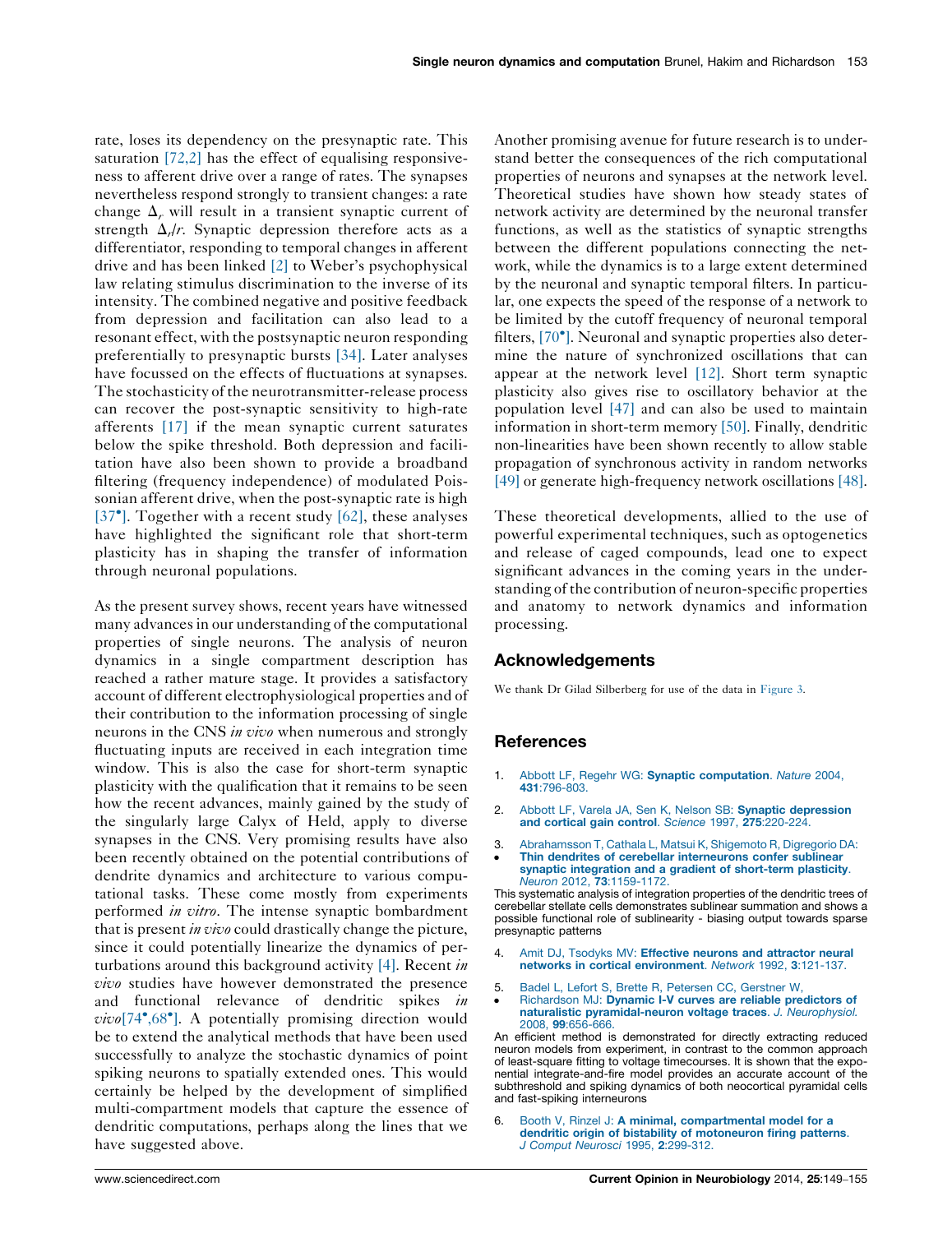- 7. Boucsein C, Tetzlaff T, Meier R, Aertsen A, Naundorf B: [Dynamical](http://refhub.elsevier.com/S0959-4388(14)00013-0/sbref0035) response properties of neocortical neuron [ensembles:](http://refhub.elsevier.com/S0959-4388(14)00013-0/sbref0035) [multiplicative](http://refhub.elsevier.com/S0959-4388(14)00013-0/sbref0035) versus additive noise. J. Neurosci. 2009, 29[:1006-1010.](http://refhub.elsevier.com/S0959-4388(14)00013-0/sbref0035)
- 8. **.** Branco T, Clark BA, Hausser M: Dendritic [discrimination](http://refhub.elsevier.com/S0959-4388(14)00013-0/sbref0040) of temporal input [sequences](http://refhub.elsevier.com/S0959-4388(14)00013-0/sbref0040) in cortical neurons. Science 2010, 329[:1671-1675.](http://refhub.elsevier.com/S0959-4388(14)00013-0/sbref0040)

This study demonstrates the ability of various types of cell to discriminate temporal sequences of inputs, using patterned two-photon glutamate uncaging

- 9. Branco T, Hausser M: The single [dendritic](http://refhub.elsevier.com/S0959-4388(14)00013-0/sbref0045) branch as a [fundamental](http://refhub.elsevier.com/S0959-4388(14)00013-0/sbref0045) functional unit in the nervous system. Curr. Opin. [Neurobiol.](http://refhub.elsevier.com/S0959-4388(14)00013-0/sbref0045) 2010, 20:494-502.
- 10. Bremaud A, West DC, Thomson AM: Binomial [parameters](http://refhub.elsevier.com/S0959-4388(14)00013-0/sbref0050) differ across [neocortical](http://refhub.elsevier.com/S0959-4388(14)00013-0/sbref0050) layers and with different classes of [connections](http://refhub.elsevier.com/S0959-4388(14)00013-0/sbref0050) in adult rat and cat neocortex. Proc. Natl. Acad. Sci. USA 2007, 104[:14134-14139.](http://refhub.elsevier.com/S0959-4388(14)00013-0/sbref0050)
- 11. Brenner N, Bialek W, de Ruyter van R, [Steveninck:](http://refhub.elsevier.com/S0959-4388(14)00013-0/sbref0055) Adaptive rescaling maximizes information [transmission](http://refhub.elsevier.com/S0959-4388(14)00013-0/sbref0055). Neuron 2000, 26[:695-702.](http://refhub.elsevier.com/S0959-4388(14)00013-0/sbref0055)
- 12. Brunel N, Hakim V: Sparsely [synchronized](http://refhub.elsevier.com/S0959-4388(14)00013-0/sbref0060) neuronal [oscillations](http://refhub.elsevier.com/S0959-4388(14)00013-0/sbref0060). Chaos 2008, 18:015113.
- 13. Brunel N, Hakim V, Isope P, Nadal JP, Barbour B: [Optimal](http://refhub.elsevier.com/S0959-4388(14)00013-0/sbref0065) [information](http://refhub.elsevier.com/S0959-4388(14)00013-0/sbref0065) storage and the distribution of synaptic weights: [perceptron](http://refhub.elsevier.com/S0959-4388(14)00013-0/sbref0065) versus Purkinje cell. Neuron 2004, 43:745-757.
- 14. Cash S, Yuste R: Linear [summation](http://refhub.elsevier.com/S0959-4388(14)00013-0/sbref0070) of excitatory inputs by CA1 [pyramidal](http://refhub.elsevier.com/S0959-4388(14)00013-0/sbref0070) neurons. Neuron 1999, 22:383-394.
- 15. Caze RD, [Humphries](http://refhub.elsevier.com/S0959-4388(14)00013-0/sbref0075) M, Gutkin B: Passive dendrites enable  $^{\bullet}$ single neurons to compute linearly [non-separable](http://refhub.elsevier.com/S0959-4388(14)00013-0/sbref0075) functions. PLoS Comput. Biol. 2013, 9[:e1002867.](http://refhub.elsevier.com/S0959-4388(14)00013-0/sbref0075)

This theoretical study demonstrates that neurons with passive dendrites can compute linearly non separable functions

- 16. Chance FS, Abbott LF, Reyes AD: Gain [modulation](http://refhub.elsevier.com/S0959-4388(14)00013-0/sbref0080) from [background](http://refhub.elsevier.com/S0959-4388(14)00013-0/sbref0080) synaptic input. Neuron 2002, 35:773-782.
- 17. de la Rocha J, Parga N: Short-term synaptic [depression](http://refhub.elsevier.com/S0959-4388(14)00013-0/sbref0085) causes a [non-monotonic](http://refhub.elsevier.com/S0959-4388(14)00013-0/sbref0085) response to correlated stimuli. J. Neurosci. 2005, 25[:8416-8431.](http://refhub.elsevier.com/S0959-4388(14)00013-0/sbref0085)
- 18. Debanne D, Poo MM: [Spike-timing](http://refhub.elsevier.com/S0959-4388(14)00013-0/sbref0090) dependent plasticity beyond synapse - pre- and [post-synaptic](http://refhub.elsevier.com/S0959-4388(14)00013-0/sbref0090) plasticity of intrinsic neuronal [excitability](http://refhub.elsevier.com/S0959-4388(14)00013-0/sbref0090). Front Synaptic Neurosci 2010, 2:21.
- 19. del Castillo J, Katz B: Quantal [components](http://refhub.elsevier.com/S0959-4388(14)00013-0/sbref0095) of the end-plate potential. J. Physiol. 1954, 124[:560-573.](http://refhub.elsevier.com/S0959-4388(14)00013-0/sbref0095)
- 20. Egorov AV, Hamam BN, Fransen E, [Hasselmo](http://refhub.elsevier.com/S0959-4388(14)00013-0/sbref0100) ME, Alonso AA: Graded persistent activity in [entorhinal](http://refhub.elsevier.com/S0959-4388(14)00013-0/sbref0100) cortex neurons. Nature 2002, 420[:173-178.](http://refhub.elsevier.com/S0959-4388(14)00013-0/sbref0100)
- 21. Fotowat H, Gabbiani F: Collision [detection](http://refhub.elsevier.com/S0959-4388(14)00013-0/sbref0105) as a model for [sensory-motor](http://refhub.elsevier.com/S0959-4388(14)00013-0/sbref0105) integration. Annu. Rev. Neurosci. 2011, 34:1-19.
- 22. Fourcaud N, Brunel N: Dynamics of firing [probability](http://refhub.elsevier.com/S0959-4388(14)00013-0/sbref0110) of noisy [integrate-and-fire](http://refhub.elsevier.com/S0959-4388(14)00013-0/sbref0110) neurons. Neural Computation 2002, 14[:2057-2110.](http://refhub.elsevier.com/S0959-4388(14)00013-0/sbref0110)
- 23. Fourcaud-Trocmé N, Hansel D, van Vreeswijk C, Brunel N: How spike generation [mechanisms](http://refhub.elsevier.com/S0959-4388(14)00013-0/sbref0115) determine the neuronal response to [fluctuating](http://refhub.elsevier.com/S0959-4388(14)00013-0/sbref0115) inputs. J. Neurosci. 2003, 23[:11628-11640.](http://refhub.elsevier.com/S0959-4388(14)00013-0/sbref0115)
- 24. Fransén E, Tahvildari B, Egorov AV, [Hasselmo](http://refhub.elsevier.com/S0959-4388(14)00013-0/sbref0120) ME, Alonso AA: [Mechanism](http://refhub.elsevier.com/S0959-4388(14)00013-0/sbref0120) of graded persistent cellular activity of entorhinal cortex layer V neurons. Neuron 2006, 49[:735-746.](http://refhub.elsevier.com/S0959-4388(14)00013-0/sbref0120)
- 25. [Fuhrmann](http://refhub.elsevier.com/S0959-4388(14)00013-0/sbref0125) G, Cowan A, Segev I, Tsodyks M, Striker C: Multiple [mechanisms](http://refhub.elsevier.com/S0959-4388(14)00013-0/sbref0125) govern the dynamics of depression at [neocortical](http://refhub.elsevier.com/S0959-4388(14)00013-0/sbref0125) synapses of young rats. J. Physiol. 2004, 557[:415-438.](http://refhub.elsevier.com/S0959-4388(14)00013-0/sbref0125)
- 26. Gerstner W, Naud R: [Neuroscience](http://refhub.elsevier.com/S0959-4388(14)00013-0/sbref0130) How good are neuron models? Science 2009, 326[:379-380.](http://refhub.elsevier.com/S0959-4388(14)00013-0/sbref0130)
- <span id="page-5-0"></span>27. [Goldman](http://refhub.elsevier.com/S0959-4388(14)00013-0/sbref0135) MS, Levine JH, Major G, Tank DW, Seung HS: Robust [persistent](http://refhub.elsevier.com/S0959-4388(14)00013-0/sbref0135) neural activity in a model integrator with multiple [hysteretic](http://refhub.elsevier.com/S0959-4388(14)00013-0/sbref0135) dendrites per neuron. Cereb. Cortex 2003, 13[:1185-1195.](http://refhub.elsevier.com/S0959-4388(14)00013-0/sbref0135)
- 28. Hedrick KR, Cox SJ: [Structure-preserving](http://refhub.elsevier.com/S0959-4388(14)00013-0/sbref0140) model reduction of passive and [quasi-active](http://refhub.elsevier.com/S0959-4388(14)00013-0/sbref0140) neurons. J Comput Neurosci 2013, 34[:1-26.](http://refhub.elsevier.com/S0959-4388(14)00013-0/sbref0140)
- 29. M. H. Hennig Theoretical models of synaptic short term plasticity. Front Comput Neurosci 7 (2013) article 45.
- 30. Higgs MH, Slee SJ, Spain WJ: Diversity of gain [modulation](http://refhub.elsevier.com/S0959-4388(14)00013-0/sbref0150) by noise in [neocortical](http://refhub.elsevier.com/S0959-4388(14)00013-0/sbref0150) neurons: regulation by the slow [afterhyperpolarization](http://refhub.elsevier.com/S0959-4388(14)00013-0/sbref0150) conductance. J. Neurosci. 2006, 26[:8787-8799.](http://refhub.elsevier.com/S0959-4388(14)00013-0/sbref0150)
- 31. Hong S, Aguera y Arcas B, Fairhall AL: Single [neuron](http://refhub.elsevier.com/S0959-4388(14)00013-0/sbref0155) [computation:](http://refhub.elsevier.com/S0959-4388(14)00013-0/sbref0155) from dynamical system to feature detector. Neural Comput 2007, 19[:3133-3172.](http://refhub.elsevier.com/S0959-4388(14)00013-0/sbref0155)
- 32. Hong S, Lundstrom BN, Fairhall AL: Intrinsic gain [modulation](http://refhub.elsevier.com/S0959-4388(14)00013-0/sbref0160) and [adaptive](http://refhub.elsevier.com/S0959-4388(14)00013-0/sbref0160) neural coding. PLoS Comput. Biol. 2008, 4[:e1000119.](http://refhub.elsevier.com/S0959-4388(14)00013-0/sbref0160)
- 33. [Izhikevich](http://refhub.elsevier.com/S0959-4388(14)00013-0/sbref0165) EM: Which model to use for cortical spiking neurons. IEEE [Transactions](http://refhub.elsevier.com/S0959-4388(14)00013-0/sbref0165) on Neural Networks 2004, 15:1063-1070.
- 34. Izhikevich EM, Desai NS, Walcott EC, [Hoppensteadt](http://refhub.elsevier.com/S0959-4388(14)00013-0/sbref0170) FC: Bursts as a unit of neural information: selective [communication](http://refhub.elsevier.com/S0959-4388(14)00013-0/sbref0170) via resonance. TRENDS in [Neurosciences](http://refhub.elsevier.com/S0959-4388(14)00013-0/sbref0170) 2003, 26:161-167.
- 35. H. Koendgen, C. Geisler, X. J. Wang, S. Fusi, H. R. Luescher, and M. Giugliano The dynamical response of single cells to noisy timevarying currents. In Society for Neuroscience Abstracts, page 640.9, 2004.
- 36. Larkum M: A cellular mechanism for cortical [associations:](http://refhub.elsevier.com/S0959-4388(14)00013-0/sbref0180) an **.** [organizing](http://refhub.elsevier.com/S0959-4388(14)00013-0/sbref0180) principle for the cerebral cortex. Trends Neurosci. 2013, 36[:141-151.](http://refhub.elsevier.com/S0959-4388(14)00013-0/sbref0180)

This paper presents an intriguing hypothesis by one of the leaders in the field of dendritic patch-clamp recordings. The author suggests that two opposite poles of the neuron (the distal apical region, receiving feedback inputs, and the basal and proximal apical dendritic region, receiving feedforward inputs) compute separately their output in the form of calcium and sodium spikes, respectively, which then interact in a multiplicative fashion

37. 37. Lindner B, Gangloff D, Longtin A, Lewis JE: **[Broadband](http://refhub.elsevier.com/S0959-4388(14)00013-0/sbref0185) Coding**<br>• with Dynamic Synapses. J. Neurosci. 2009, 29[:2076-2088.](http://refhub.elsevier.com/S0959-4388(14)00013-0/sbref0185)<br>The authors examine the effects of short-term synaptic plasticity on the

: frequency-dependent filtering of a neuron receiving stochastic input from a presynaptic population. Using an information-theoretic approach, it is demonstrated that information transmission is broadband regardless of whether synaptic depression or facilitation dominates

- 38. Lisman JE, Fellous J-M, Wang X-J: A role for [NMDA-receptor](http://refhub.elsevier.com/S0959-4388(14)00013-0/sbref0190) channels in working memory. Nat. Neurosci. 1998, 1[:273-275.](http://refhub.elsevier.com/S0959-4388(14)00013-0/sbref0190)
- 39. London M, Hausser M: Dendritic [computation](http://refhub.elsevier.com/S0959-4388(14)00013-0/sbref0195). Annu. Rev. Neurosci. 2005, 28[:503-532.](http://refhub.elsevier.com/S0959-4388(14)00013-0/sbref0195)
- 40. [Lundstrom](http://refhub.elsevier.com/S0959-4388(14)00013-0/sbref0200) BN, Famulare M, Sorensen LB, Spain WJ, Fairhall AL: Sensitivity of firing rate to input [fluctuations](http://refhub.elsevier.com/S0959-4388(14)00013-0/sbref0200) depends on time scale [separation](http://refhub.elsevier.com/S0959-4388(14)00013-0/sbref0200) between fast and slow variables in single neurons. J Comput Neurosci 2009, 27[:277-290.](http://refhub.elsevier.com/S0959-4388(14)00013-0/sbref0200)
- 41. [Lundstrom](http://refhub.elsevier.com/S0959-4388(14)00013-0/sbref0205) BN, Higgs MH, Spain WJ, Fairhall AL: Fractional [differentiation](http://refhub.elsevier.com/S0959-4388(14)00013-0/sbref0205) by neocortical pyramidal neurons. Nat. Neurosci. 2008, 11[:1335-1342.](http://refhub.elsevier.com/S0959-4388(14)00013-0/sbref0205)
- 42. Major G, Larkum ME, Schiller J: Active properties of [neocortical](http://refhub.elsevier.com/S0959-4388(14)00013-0/sbref0210) [pyramidal](http://refhub.elsevier.com/S0959-4388(14)00013-0/sbref0210) neuron dendrites. Annu. Rev. Neurosci. 2013, 36[:1-24.](http://refhub.elsevier.com/S0959-4388(14)00013-0/sbref0210)
- 43. Markram H, Wang Y, Tsodyks M: [Differential](http://refhub.elsevier.com/S0959-4388(14)00013-0/sbref0215) signaling via the same axon of [neocortical](http://refhub.elsevier.com/S0959-4388(14)00013-0/sbref0215) pyramidal neurons. Proc. Natl. Acad.<br>Sci. U.S.A. 1998, 95[:5323-5328.](http://refhub.elsevier.com/S0959-4388(14)00013-0/sbref0215)
- 44. Marra V, Burden JJ, Thorpe JR, Smith IT, Smith SL, [Hausser](http://refhub.elsevier.com/S0959-4388(14)00013-0/sbref0220) M, Branco T, Staras K: A [preferentially](http://refhub.elsevier.com/S0959-4388(14)00013-0/sbref0220) segregated recycling vesicle pool of limited size supports [neurotransmission](http://refhub.elsevier.com/S0959-4388(14)00013-0/sbref0220) in native central [synapses](http://refhub.elsevier.com/S0959-4388(14)00013-0/sbref0220). Neuron 2012, 76:579-589.
- 45. [McCulloch](http://refhub.elsevier.com/S0959-4388(14)00013-0/sbref0225) WS, Pitts WA: A logical calculus of the ideas [immanent](http://refhub.elsevier.com/S0959-4388(14)00013-0/sbref0225) in nervous activity. Bull. Math. Biophys. 1943, 5[:115-133.](http://refhub.elsevier.com/S0959-4388(14)00013-0/sbref0225)
- 46. Mease RA, Famulare M, [Gjorgjieva](http://refhub.elsevier.com/S0959-4388(14)00013-0/sbref0230) J, Moody WJ, Fairhall AL: Emergence of adaptive [computation](http://refhub.elsevier.com/S0959-4388(14)00013-0/sbref0230) by single neurons in the developing cortex. J. Neurosci. 2013, 33[:12154-12170.](http://refhub.elsevier.com/S0959-4388(14)00013-0/sbref0230)